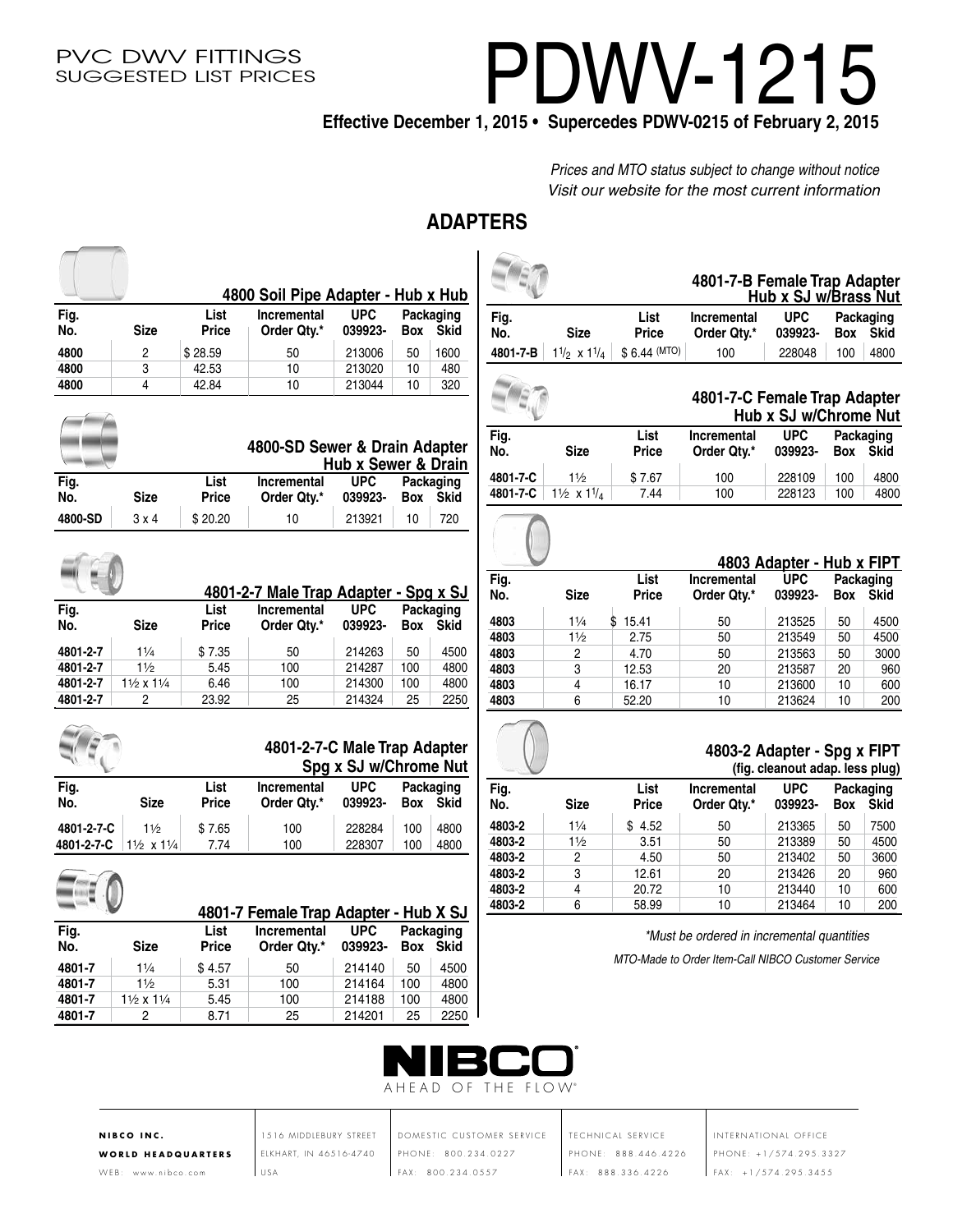## **ADAPTERS** *(Cont.)*



|             |                                 |                      |                                   | 4804 Adapter - Hub x MIPT |                                               |      |  |  |
|-------------|---------------------------------|----------------------|-----------------------------------|---------------------------|-----------------------------------------------|------|--|--|
| Fig.<br>No. | <b>Size</b>                     | List<br><b>Price</b> | <b>Incremental</b><br>Order Qty.* | <b>UPC</b><br>039923-     | <b>Packaging</b><br><b>Skid</b><br><b>Box</b> |      |  |  |
| 4804        | 11/4                            | \$8.05               | 50                                | 213686                    | 50                                            | 4500 |  |  |
| 4804        | $1\frac{1}{2}$                  | 2.77                 | 100                               | 213709                    | 100                                           | 6000 |  |  |
| 4804        | $1\frac{1}{2}$ x $1\frac{1}{4}$ | 4.01                 | 25                                | 213662                    | 25                                            | 3750 |  |  |
| 4804        | 2                               | 3.72                 | 100                               | 213723                    | 100                                           | 4000 |  |  |
| 4804        | 3                               | 10.38                | 20                                | 213747                    | 20                                            | 960  |  |  |
| 4804        | 4                               | 23.50                | 10                                | 213761                    | 10                                            | 720  |  |  |

|             |                                 |                      |                             |                       |                 |                   |      |             | .            | .                               |            |    | .               |
|-------------|---------------------------------|----------------------|-----------------------------|-----------------------|-----------------|-------------------|------|-------------|--------------|---------------------------------|------------|----|-----------------|
|             |                                 |                      | 4804-2 Adapter - Spg x MIPT |                       |                 |                   | 4817 | 3           | 16.35        | 50                              | 361127     | 50 | 1350            |
| Fig.<br>No. | <b>Size</b>                     | List<br><b>Price</b> | Incremental<br>Order Qty.*  | <b>UPC</b><br>039923- | Box             | Packaging<br>Skid | 4817 | 4           | 23.34        | 20                              | 361134     | 20 | 270             |
| 4804-2      | 11/4                            | \$5.66               | 50                          | 227805                | 50              | 4500              |      |             |              |                                 |            |    |                 |
| 4804-2      | $1\frac{1}{2}$                  | 10.91                | 50                          | 227829                | 50              | 4500              |      |             |              |                                 |            |    |                 |
| 4804-2      | $1\frac{1}{2}$ x1 $\frac{1}{4}$ | 8.95                 | 50                          | 227843                | 50              | 4500              |      |             |              |                                 |            |    |                 |
| 4804-2      |                                 | 17.25                | 25                          | 227867                | 25              | 2250              |      |             |              | 5817-P Test Cap - Polypropylene |            |    |                 |
| 4804-2      | 3                               | 20.62                | 20                          | 227881                | 20              | 960               | Fig. |             | List         | Incremental                     | <b>UPC</b> |    | Packaging       |
| 4804-2      | 4                               | 21.67                | 10                          | 227904                | 10 <sup>°</sup> | 480               | No.  | <b>Size</b> | <b>Price</b> | Order Qty.*                     | 039923-    |    | <b>Box Skid</b> |
|             |                                 |                      |                             |                       |                 |                   |      |             |              |                                 |            |    |                 |



**4805 Soil Pipe Adapter - Hub x Spg (cast iron hub x DWV spg)**

|             |                  |                      | -131                              |                       |                                 |      |  |  |
|-------------|------------------|----------------------|-----------------------------------|-----------------------|---------------------------------|------|--|--|
| Fig.<br>No. | <b>Size</b>      | List<br><b>Price</b> | <b>Incremental</b><br>Order Qtv.* | <b>UPC</b><br>039923- | Packaging<br><b>Skid</b><br>Box |      |  |  |
| 4805        | $1\frac{1}{2}x2$ | 24.07<br>S           | 50                                | 213082                | 50                              | 1600 |  |  |
| 4805        | 2                | 14.49                | 50                                | 213105                | 50                              | 1600 |  |  |
| 4805        | $2 \times 3$     | 19.19                | 20                                | 213204                | 20                              | 960  |  |  |
| 4805        | 3                | 27.49                | 10                                | 213143                | 10                              | 480  |  |  |
| 4805        | 3x4              | 31.35                | 10                                | 213228                | 10                              | 320  |  |  |
| 4805        | 4                | 41.35                | 10                                | 213167                | 10                              | 320  |  |  |
|             |                  |                      |                                   |                       |                                 |      |  |  |



**4805-N Soil PIPE Adapter - Hub x No Hub (Adapts DWV to C.I. no hub spg)**

| Fig.   |              | List         | <b>Incremental</b> | <b>UPC</b> | Packaging |             |
|--------|--------------|--------------|--------------------|------------|-----------|-------------|
| No.    | <b>Size</b>  | <b>Price</b> | Order Qty.*        | 039923-    | Box       | <b>Skid</b> |
| 4805-N | 2            | \$7.65       | 20                 | 213822     | 20        | 1800        |
| 4805-N | 3            | 11.10        | 10                 | 213846     | 10        | 900         |
| 4805-N | $3 \times 4$ | 25.38        | 10                 | 213884     | 10        | 600         |
| 4805-N | 4            | 14.26        | 10                 | 213860     | 10        | 720         |

## **BUSHINGS**

#### **4801-2-F Flush Bushing - Spg x Hub**

| Fig.     |                                 | List   | <b>Incremental</b> | <b>UPC</b> |     | Packaging   |
|----------|---------------------------------|--------|--------------------|------------|-----|-------------|
| No.      | <b>Size</b>                     | Price  | Order Qtv.*        | 039923-    | Box | <b>Skid</b> |
| 4801-2-F | $1\frac{1}{2}x$ 1 $\frac{1}{4}$ | \$5.79 | 50                 | 216588     | 50  | 7500        |
| 4801-2-F | $2 \times 1\frac{1}{2}$         | 2.51   | 100                | 216601     | 100 | 6000        |
| 4801-2-F | 3x2                             | 6.35   | 30                 | 216649     | 30  | 1800        |
| 4801-2-F | $3 \times 1\frac{1}{2}$         | 12.13  | 50                 | 216663     | 50  | 1600        |
| 4801-2-F | $4 \times 3$                    | 10.83  | 10                 | 216687     | 10  | 720         |
| 4801-2-F | $4 \times 2$                    | 21.09  | 10                 | 216700     | 10  | 720         |
| 4801-2-F | 6 x 4                           | 54.16  | 5                  | 216724     | 5   | 300         |
| 4801-2-F | 6 x 3                           | 49.42  | 10                 | 216786     | 10  | 270         |
| 4801-2-F | 8 x 6                           | 106.03 |                    | 216748     | 4   | 128         |
| 4801-2-F | 8x4                             | 97.72  |                    | 216762     | 4   | 128         |

## **CAPS**

|             |                |                      |                            | 4817 Cap - Hub        |     |                          |  |
|-------------|----------------|----------------------|----------------------------|-----------------------|-----|--------------------------|--|
| Fig.<br>No. | <b>Size</b>    | List<br><b>Price</b> | Incremental<br>Order Qtv.* | <b>UPC</b><br>039923- | Box | Packaging<br><b>Skid</b> |  |
| 4817        | $1\frac{1}{4}$ | \$4.16               | 100                        | 361097                | 100 | 7200                     |  |
| 4817        | 11/2           | 5.86                 | 100                        | 361103                | 100 | 6000                     |  |
| 4817        | 2              | 9.77                 | 100                        | 361110                | 100 | 4000                     |  |
| 4817        | 3              | 16.35                | 50                         | 361127                | 50  | 1350                     |  |
| 4817        | 4              | 23.34                | 20                         | 361134                | 20  | 270                      |  |

|             | 5817-P Test Cap - Polypropylene |                      |                                   |                       |     |                              |
|-------------|---------------------------------|----------------------|-----------------------------------|-----------------------|-----|------------------------------|
| Fig.<br>No. | <b>Size</b>                     | List<br><b>Price</b> | <b>Incremental</b><br>Order Qty.* | <b>UPC</b><br>039923- |     | Packaging<br><b>Box Skid</b> |
| 5817-P $t$  | 11/2                            |                      | 100                               | 198761                | 100 | 33600                        |
| 5817-P $†$  | 2                               |                      | 100                               | 198785                | 100 | 15000                        |
| 5817-P $†$  | 3                               |                      | 50                                | 198808                | 50  | 7500                         |
| 5817-P $†$  | 4                               |                      | 50                                | 198822                | 50  | 3600                         |

*† Refer to NIBCO's ADWV Price Sheet for pricing*

#### **4817-T Outside Diameter Test Cap**

| Fig.   |             | List         | Incremental | <b>UPC</b> |     | Packaging   |
|--------|-------------|--------------|-------------|------------|-----|-------------|
| No.    | <b>Size</b> | <b>Price</b> | Order Qty.* | 039923-    | Box | <b>Skid</b> |
| 4817-T | 11/2        | \$3.08       | 100         | 344588     | 100 | 12800       |
| 4817-T | 2           | 2.89         | 100         | 344595     | 100 | 9600        |
| 4817-T | 3           | 3.81         | 50          | 344601     | 50  | 4000        |
| 4817-T | 4           | 4.73         | 25          | 344618     | 25  | 2400        |
| 4817-T | 6           | 4.74         | 25          | 344649     | 25  | 1500        |

## **CLEANOUTS**

#### **4816 Cleanout Adapter - Spg x Cleanout w/Plug**

| Fig. |                | List         | Incremental | <b>UPC</b> |            | Packaging   |
|------|----------------|--------------|-------------|------------|------------|-------------|
| No.  | <b>Size</b>    | <b>Price</b> | Order Qty.* | 039923-    | <b>Box</b> | <b>Skid</b> |
| 4816 | $1\frac{1}{2}$ | \$6.07       | 100         | 227607     | 100        | 4800        |
| 4816 | 2              | 7.38         | 50          | 227621     | 50         | 2400        |
| 4816 | 3              | 17.80        | 25          | 227645     | 25         | 800         |
| 4816 | 4              | 28.34        | 10          | 227669     | 10         | 480         |
| 4816 | 6              | 82.83        | 10          | 227683     | 10         | 180         |

*MTO - Made to Order Item - Call NIBCO Customer Service \*Must be ordered in incremental quantities*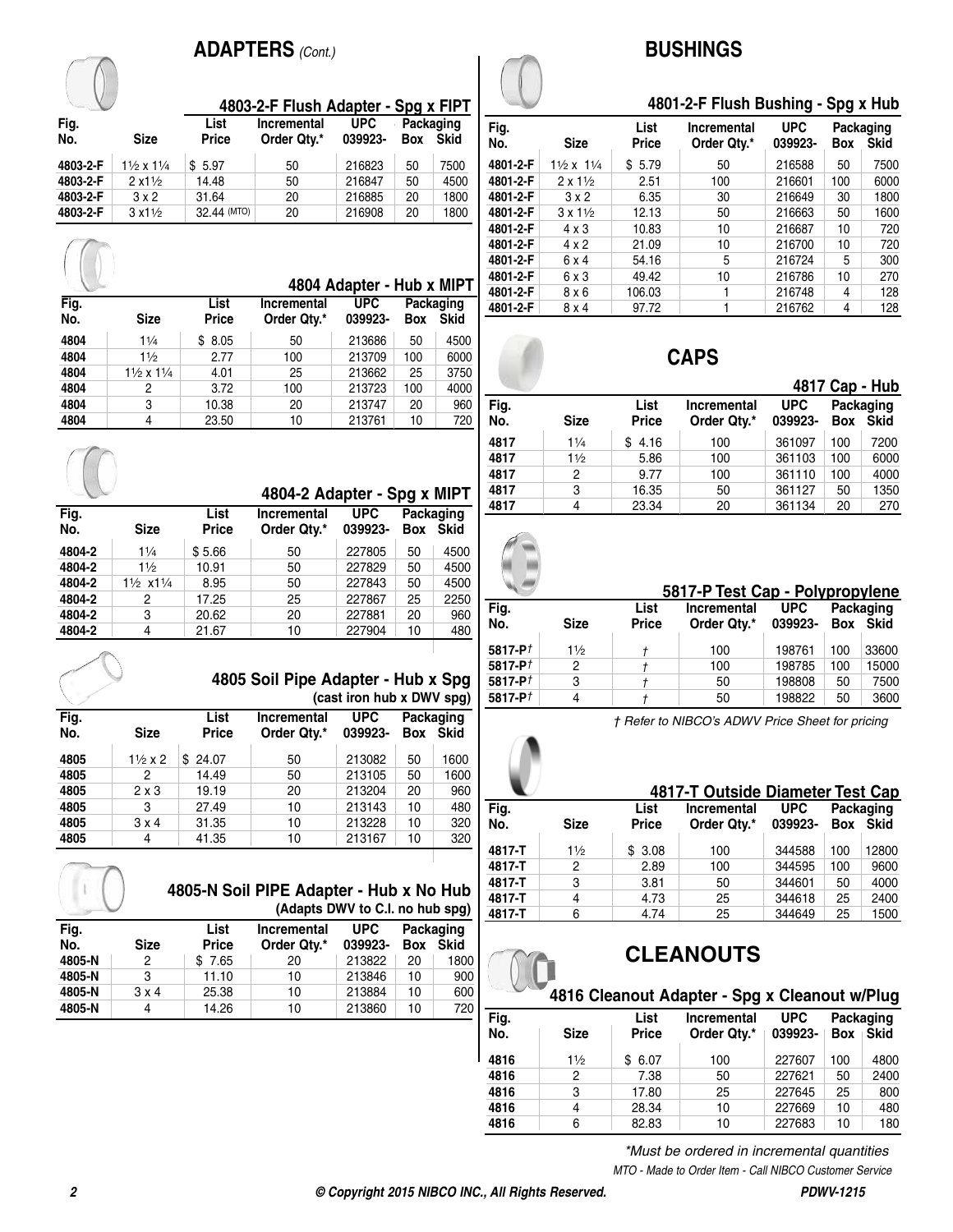## **COUPLINGS**

|             |                                    |               |                            | 4801 Coupling - Hub x Hub |            |                          |
|-------------|------------------------------------|---------------|----------------------------|---------------------------|------------|--------------------------|
| Fig.<br>No. | <b>Size</b>                        | List<br>Price | Incremental<br>Order Qty.* | <b>UPC</b><br>039923-     | <b>Box</b> | Packaging<br><b>Skid</b> |
|             |                                    |               |                            |                           |            |                          |
| 4801        | $1\frac{1}{4}$                     | \$<br>6.96    | 50                         | 220264                    | 50         | 4500                     |
| 4801        | $1\frac{1}{2}$                     | 1.44          | 100                        | 220288                    | 100        | 6000                     |
| 4801        | $1\frac{1}{2} \times 1\frac{1}{4}$ | 6.65          | 50                         | 220240                    | 50         | 4500                     |
| 4801        | 2                                  | 1.98          | 100                        | 220301                    | 100        | 4000                     |
| 4801        | $2 \times 1\frac{1}{2}$            | 4.42          | 50                         | 220325                    | 50         | 3600                     |
| 4801        | 3                                  | 6.90          | 50                         | 220349                    | 50         | 1000                     |
| 4801        | 3x2                                | 10.02         | 50                         | 220363                    | 50         | 1350                     |
| 4801        | $3 \times 1\frac{1}{2}$            | 12.95         | 50                         | 220387                    | 50         | 1350                     |
| 4801        | 4                                  | 11.73         | 25                         | 220400                    | 25         | 500                      |
| 4801        | $4 \times 3$                       | 21.12         | 10                         | 220424                    | 10         | 720                      |
| 4801        | $4 \times 2$                       | 19.76         | 10                         | 220448                    | 10         | 720                      |
| 4801        | 6                                  | 37.03         | 10                         | 220486                    | 10         | 180                      |
| 4801        | 8                                  | 62.08         | 1                          | 220509                    | 4          | 64                       |
| 4801        | 10                                 | 154.44        | 1                          | 220523                    | 2          | 36                       |
| 4801        | 12                                 | 263.05        | 1                          | 220530                    | 1          | 18                       |

|             |                |                      | 4801-RP Repair Coupling - Hub x Hub |                       |            |                          |
|-------------|----------------|----------------------|-------------------------------------|-----------------------|------------|--------------------------|
| Fig.<br>No. | <b>Size</b>    | List<br><b>Price</b> | <b>Incremental</b><br>Order Qtv.*   | <b>UPC</b><br>039923- | <b>Box</b> | Packaging<br><b>Skid</b> |
| 4801-RP     | $1\frac{1}{2}$ | \$7.98               | 20                                  | 221780                | 20         | 3000                     |
| 4801-RP     | 2              | 5.57                 | 20                                  | 221803                | 20         | 1800                     |
| 4801-RP     | 3              | 14.09                | 20                                  | 221827                | 20         | 800                      |
| 4801-RP     | 4              | 27.10                | 10                                  | 221841                | 10         | 480                      |
| 4801-RP     | 6              | 121.16               | 5                                   | 221865                | 5          | 135                      |
|             |                |                      |                                     |                       |            |                          |

## **ELLS**

|             |             |               |                            | 4806 45° Ell - Hub x Hub |            |                          |
|-------------|-------------|---------------|----------------------------|--------------------------|------------|--------------------------|
| Fig.<br>No. | <b>Size</b> | List<br>Price | Incremental<br>Order Qtv.* | <b>UPC</b><br>039923-    | <b>Box</b> | Packaging<br><b>Skid</b> |
| 4806        | 11/4        | \$7.36        | 50                         | 214904                   | 50         | 3600                     |
| 4806        | 11/2        | 3.01          | 100                        | 214928                   | 100        | 3200                     |
| 4806        | 2           | 4.33          | 50                         | 214942                   | 50         | 1600                     |
| 4806        | 3           | 12.74         | 20                         | 214966                   | 20         | 540                      |
| 4806        | 4           | 22.34         | 10                         | 214980                   | 10         | 270                      |
| 4806        | 6           | 86.92         | 5                          | 215000                   | 5          | 90                       |
| 4806        | 8           | 113.80        | 3                          | 215024                   | 3          | 48                       |
| 4806        | 8x6         | 288.52        |                            | 215031                   | 3          | 48                       |
| 4806        | 8x4         | 282.39        | 1                          | 215048                   | 3          | 48                       |
| 4806        | 10          | 351.12        | 1                          | TBD                      | 1          |                          |
| 4806        | 12          | 531.47        |                            | TBD                      |            |                          |

|             |                |               | 4806-2 45° Street Ell - Spg x Hub |                       |     |                          |
|-------------|----------------|---------------|-----------------------------------|-----------------------|-----|--------------------------|
| Fig.<br>No. | <b>Size</b>    | List<br>Price | Incremental<br>Order Qty.*        | <b>UPC</b><br>039923- | Box | Packaging<br><b>Skid</b> |
| 4806-2      | 11/4           | S<br>10.06    | 50                                | 215086                | 50  | 3600                     |
| 4806-2      | $1\frac{1}{2}$ | 2.88          | 100                               | 215109                | 100 | 3200                     |
| 4806-2      | 2              | 4.58          | 50                                | 215123                | 50  | 1600                     |
| 4806-2      | 3              | 12.07         | 20                                | 215147                | 20  | 540                      |
| 4806-2      | 4              | 20.71         | 10                                | 215161                | 10  | 270                      |
| 4806-2      | 6              | 102.95        | 5                                 | 215185                | 5   | 90                       |
| 4806-2      | 8              | 123.51        | 3                                 | 215208                | 3   | 48                       |
| 4806-2      | 8x6            | 309.66 (MTO)  |                                   | 215215                | 3   | 48                       |
| 4806-2      | 8 x 4          | 301.82 (MTO)  |                                   | 215222                | 3   | 48                       |



#### **4807 90° Ell - Hub x Hub**

| Fig.<br>No. | <b>Size</b>    | List<br><b>Price</b> | <b>Incremental</b><br>Order Qtv.* | <b>UPC</b><br>039923- | <b>Box</b> | Packaging<br><b>Skid</b> |
|-------------|----------------|----------------------|-----------------------------------|-----------------------|------------|--------------------------|
| 4807        | $1\frac{1}{4}$ | \$<br>10.77          | 50                                | 215505                | 50         | 3000                     |
| 4807        | $1\frac{1}{2}$ | 3.08                 | 100                               | 215529                | 100        | 2700                     |
| 4807        | 2              | 4.84                 | 50                                | 215543                | 50         | 1350                     |
| 4807        | 3              | 14.23                | 25                                | 215567                | 25         | 400                      |
| 4807        | 4              | 28.10                | 10                                | 215581                | 10         | 200                      |
| 4807        | 6              | 94.97                | 5                                 | 215628                | 5          | 90                       |
| 4807        | 8              | 128.15               | 2                                 | 215635                | 2          | 32                       |

#### **4807-CL 90° Closet Ell - Hub x Hub**

| Fig.    |             | List         | Incremental | <b>UPC</b> |          | Packaging |
|---------|-------------|--------------|-------------|------------|----------|-----------|
| No.     | <b>Size</b> | <b>Price</b> | Order Qtv.* | 039923-    | Box Skid |           |
| 4807-CL | 4 x 3       | \$22.88      | 10          | 215604     | 10       | 270       |

### **4807-LT 90° Long Turn Ell - Hub x Hub**

| Fig.    |             | List         | Incremental | <b>UPC</b> |            | Packaging   |
|---------|-------------|--------------|-------------|------------|------------|-------------|
| No.     | <b>Size</b> | <b>Price</b> | Order Qty.* | 039923-    | <b>Box</b> | <b>Skid</b> |
| 4807-LT | 11/2        | \$7.13       | 50          | 222206     | 50         | 1600        |
| 4807-LT | 2           | 7.94         | 25          | 222220     | 25         | 1000        |
| 4807-LT | 3           | 18.29        | 20          | 222244     | 20         | 320         |
| 4807-LT | 4           | 34.71        | 10          | 222268     | 10         | 160         |



|             |             | 4807-V 90° Vent Ell - Hub x Hub |                                   |                       |            |                          |
|-------------|-------------|---------------------------------|-----------------------------------|-----------------------|------------|--------------------------|
| Fig.<br>No. | <b>Size</b> | List<br><b>Price</b>            | <b>Incremental</b><br>Order Qty.* | <b>UPC</b><br>039923- | <b>Box</b> | Packaging<br><b>Skid</b> |
| 4807-V      | 11/2        | \$<br>6.36                      | 100                               | 226020                | 100        | 3200                     |
| 4807-V      | 2           | 8.26                            | 50                                | 226044                | 50         | 1600                     |
| 4807-V      | 3           | 21.41                           | 25                                | 226068                | 25         | 500                      |
| 4807-V      | 4           | 38.02                           | 10                                | 226082                | 10         | 270                      |
| 4807-V**    | 10          | 418.51                          |                                   | TBD                   |            |                          |
| 4807-V**    | 12          | 618.97                          |                                   | TBD                   |            |                          |

| 4807-2 90° Street Ell - Spg x Hub |             |                      |                            |                       |            |                          |
|-----------------------------------|-------------|----------------------|----------------------------|-----------------------|------------|--------------------------|
| Fig.<br>No.                       | <b>Size</b> | List<br><b>Price</b> | Incremental<br>Order Qty.* | <b>UPC</b><br>039923- | <b>Box</b> | Packaging<br><b>Skid</b> |
| 4807-2                            | 11/4        | 16.29<br>\$.         | 50                         | 215680                | 50         | 3000                     |
| 4807-2                            | 11/2        | 3.98                 | 100                        | 215703                | 100        | 2700                     |
| 4807-2                            | 2           | 6.10                 | 50                         | 215727                | 50         | 1350                     |
| 4807-2                            | 3           | 15.38                | 20                         | 215741                | 20         | 400                      |
| 4807-2                            | 4           | 28.60                | 10                         | 215765                | 10         | 200                      |
| 4807-2                            | 6           | 127.93               | 5                          | 215789                | 5          | 90                       |

*\*Must be ordered in incremental order quantities. MTO - Made to Order Item - Call NIBCO Customer Service*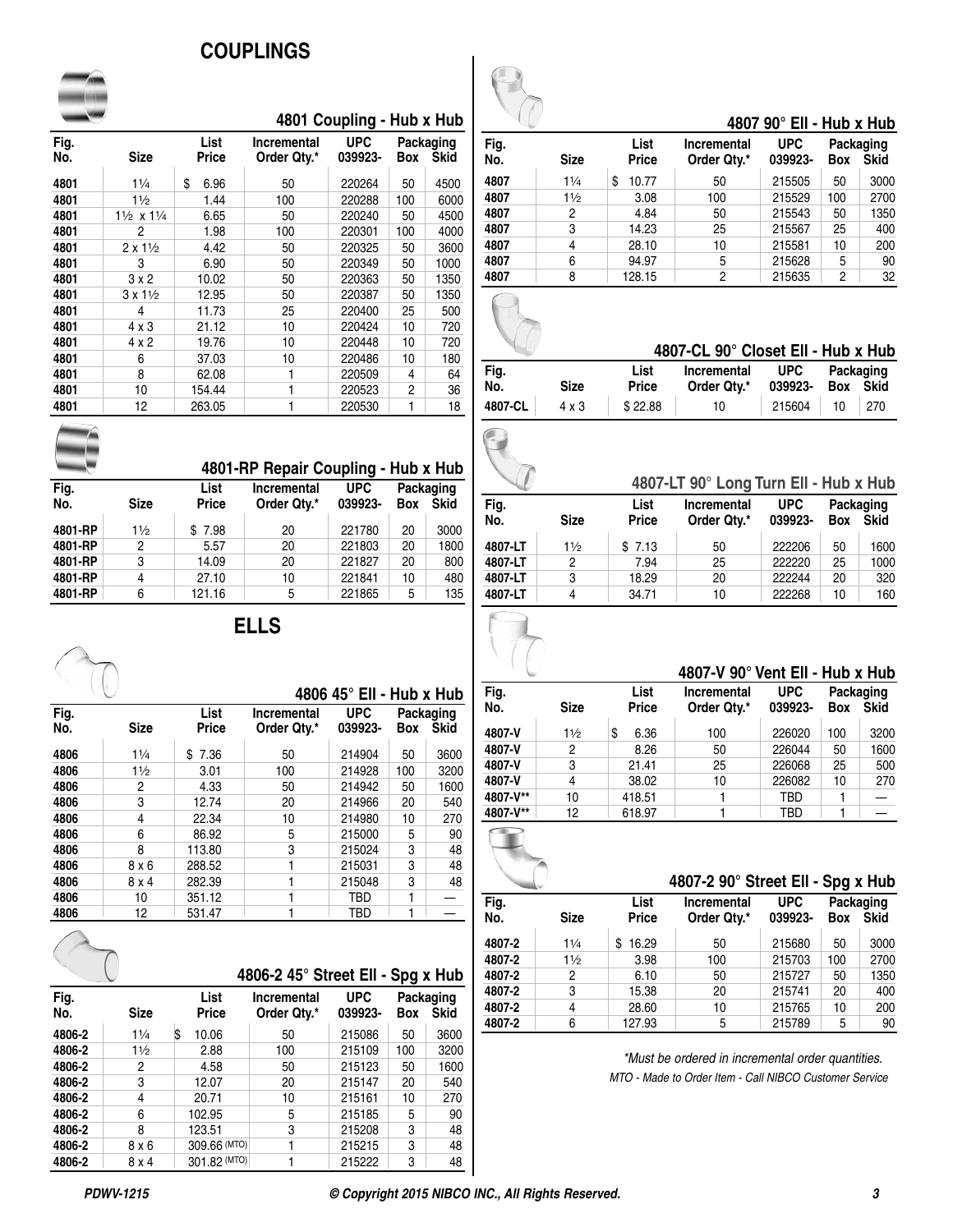|                |                                  |                      | 4807-2-CL 90° Closet Ell - Spg x Hub              |                             |        |                          |             |                                  |                      | 4808-2 22 <sup>1</sup> /2° Street Ell - Spg x Hub |                          |            |                          |
|----------------|----------------------------------|----------------------|---------------------------------------------------|-----------------------------|--------|--------------------------|-------------|----------------------------------|----------------------|---------------------------------------------------|--------------------------|------------|--------------------------|
| Fig.<br>No.    | <b>Size</b>                      | List<br><b>Price</b> | <b>Incremental</b><br>Order Qty.*                 | <b>UPC</b><br>039923-       |        | Packaging<br>Box Skid    | Fig.<br>No. | <b>Size</b>                      | List<br><b>Price</b> | <b>Incremental</b><br>Order Qty.*                 | <b>UPC</b><br>039923-    | Box        | Packaging<br><b>Skid</b> |
| 4807-2-CL      | $4 \times 3$                     | \$44.92              | 10                                                | 216304                      | 10     | 270                      | 4808-2      | $1\frac{1}{2}$                   | \$11.58              | 50                                                | 214782                   | 50         | 3600                     |
|                | 4807-2-CL 4 x 3 w/Cap            | 57.60                | 10                                                | 216366                      | 10     | 270                      | 4808-2      | 2                                | 12.39                | 50                                                | 214805                   | 50         | 2000                     |
|                |                                  |                      |                                                   |                             |        |                          | 4808-2      | 3                                | 19.47                | 20                                                | 214829                   | 20         | 800                      |
|                |                                  |                      |                                                   |                             |        |                          | 4808-2      | 4                                | 28.25                | 10                                                | 214843                   | 10         | 320                      |
|                |                                  |                      | 4807-2-LT 90° Long Turn Street Ell - Spg x Hub    |                             |        |                          |             |                                  |                      |                                                   |                          |            |                          |
| Fig.           |                                  | <b>List</b>          | <b>Incremental</b>                                | <b>UPC</b>                  |        | Packaging                |             |                                  |                      | 4837 Double Ell - Hub x Hub x Hub                 |                          |            |                          |
| No.            | <b>Size</b>                      | <b>Price</b>         | Order Qty.*                                       | 039923-                     |        | Box Skid                 |             |                                  | List                 | <b>Incremental</b>                                | <b>UPC</b>               |            |                          |
| 4807-2-LT      | 11/2                             | \$11.00              | 50                                                | 222343                      | 50     | 1600                     | Fig.<br>No. | <b>Size</b>                      | <b>Price</b>         | Order Qty.*                                       | 039923-                  | Box        | Packaging<br><b>Skid</b> |
| 4807-2-LT      | $\overline{c}$                   | 11.91                | 20                                                | 222367                      | 20     | 960                      | 4837        | $1\frac{1}{2}$                   | \$12.18              | 50                                                | 216182                   | 50         | 1600                     |
| 4807-2-LT      | 3                                | 32.78                | 20                                                | 222381                      | 20     | 320                      | 4837        | $\overline{2}$                   | 16.62                | 25                                                | 216205                   | 25         | 675                      |
| 4807-2-LT      | 4                                | 50.50                | 10                                                | 222404                      | 10     | 160                      | 4837        |                                  | 15.30                | 25                                                | 216144                   | 25         |                          |
|                |                                  |                      |                                                   |                             |        |                          |             | 2 x 11/2 x 11/2                  |                      |                                                   |                          |            | 1200                     |
| $\blacksquare$ |                                  |                      |                                                   |                             |        |                          | 4837        | 3                                | 43.41                | 10                                                | 216229                   | 10         | 270                      |
|                |                                  |                      |                                                   |                             |        |                          | 4837        | 4                                | 60.05                | 5                                                 | 216243                   | 5          | 100                      |
|                |                                  |                      | 4807-2-V 90° Street Vent Ell - Spg x Hub          |                             |        |                          |             |                                  |                      |                                                   |                          |            |                          |
| Fig.<br>No.    | <b>Size</b>                      | List<br>Price        | <b>Incremental</b><br>Order Qty.*                 | <b>UPC</b><br>039923-       | Box    | Packaging<br><b>Skid</b> |             |                                  |                      |                                                   | 4860 60° Ell - Hub x Hub |            |                          |
| 4807-2-V       | 11/2                             | \$6.43               | 50                                                | 226266                      | 50     | 3000                     | Fig.        |                                  | List                 | <b>Incremental</b>                                | <b>UPC</b>               |            |                          |
|                |                                  |                      |                                                   |                             |        |                          | No.         | <b>Size</b>                      | <b>Price</b>         | Order Qty.*                                       | 039923-                  | Box        | Packaging<br><b>Skid</b> |
| 4807-2-V       | 2                                | 9.56                 | 50                                                | 226280                      | 50     | 1600                     |             |                                  |                      |                                                   |                          |            |                          |
| 4807-2-V       | 3                                | 25.63                | 20                                                | 226303                      | 20     | 540                      | 4860        | 11/2                             | \$6.52               | 50                                                | 215383                   | 50         | 3000                     |
|                |                                  |                      |                                                   |                             |        |                          | 4860        | 2                                | 8.38                 | 20                                                | 215406                   | 20         | 1440                     |
|                |                                  |                      |                                                   |                             |        |                          | 4860        | 3                                | 26.35                | 10                                                | 215420                   | 10         | 480                      |
|                |                                  |                      |                                                   |                             |        |                          | 4860        | 4                                | 41.26                | 10                                                | 215444                   | 10         | 270                      |
|                |                                  |                      |                                                   | 4807-3 90° Ell - Hub x FIPT |        |                          |             |                                  |                      |                                                   |                          |            |                          |
| Fig.           |                                  | <b>List</b>          | Incremental                                       | <b>UPC</b>                  |        | Packaging                |             |                                  |                      |                                                   |                          |            |                          |
| No.            | <b>Size</b>                      | <b>Price</b>         | Order Qty.*                                       | 039923-                     |        | Box Skid                 |             |                                  |                      |                                                   |                          |            |                          |
|                |                                  |                      |                                                   |                             |        |                          |             |                                  |                      | 4860-2 60° Street Ell - Spg x Hub                 |                          |            |                          |
| 4807-3         | 3                                | 37.85 (MTO)          | 20                                                | 215840                      | 20     | 400                      | Fig.<br>No. | <b>Size</b>                      | List<br><b>Price</b> | Incremental<br>Order Qty.*                        | <b>UPC</b><br>039923-    | <b>Box</b> | Packaging<br><b>Skid</b> |
|                |                                  |                      |                                                   |                             |        |                          |             |                                  |                      |                                                   |                          |            |                          |
|                |                                  |                      |                                                   |                             |        |                          | 4860-2      | 11/2                             | \$13.07              | 50                                                | 215451                   | 50         | 3000                     |
|                |                                  |                      |                                                   |                             |        |                          | 4860-2      | 2                                | 16.84                | 20                                                | 215468                   | 20         | 1440                     |
|                |                                  |                      | 4807-9 90° Ell w/Side Inlet - Hub x Hub x Hub     |                             |        |                          | 4860-2      | 3                                | 36.32                | 20                                                | 215475                   | 20         | 540                      |
| Fig.           |                                  | List                 | <b>Incremental</b>                                | <b>UPC</b>                  |        | Packaging                | 4860-2      | 4                                | 56.49                | 5                                                 | 215482                   | 5          | 160                      |
| No.            | <b>Size</b>                      | <b>Price</b>         | Order Qty.*                                       | 039923-                     |        | Box Skid                 |             |                                  |                      |                                                   |                          |            |                          |
| 4807-9         | $3 \times 3 \times 2$            | \$28.01              | 20                                                | 216106                      | $20\,$ | 320                      |             |                                  |                      |                                                   |                          |            |                          |
| 4807-9         | $3 \times 3 \times 1\frac{1}{2}$ | 39.22                | 20                                                | 216083                      | 20     | 320                      |             |                                  |                      | 4861 90° Ell w/High Heel Inlet - Hub x Hub x Hub  |                          |            |                          |
|                |                                  |                      |                                                   |                             |        |                          | Fig.        |                                  | List                 | Incremental                                       | <b>UPC</b>               |            | Packaging                |
|                |                                  |                      |                                                   |                             |        |                          | No.         | <b>Size</b>                      | <b>Price</b>         | Order Qty.*                                       | 039923-                  |            | Box Skid                 |
|                |                                  |                      |                                                   |                             |        |                          | 4861        | 3x3x2                            | \$117.88             | 20                                                | 215949                   | 20         | 400                      |
|                |                                  |                      |                                                   | 4808 221/2° Ell - Hub x Hub |        |                          | 4861        | $3 \times 3 \times 1\frac{1}{2}$ | 65.28                | 20                                                | 215925                   | 20         | 400                      |
| Fig.           |                                  | List                 | Incremental                                       | <b>UPC</b>                  |        | Packaging                |             |                                  |                      |                                                   |                          |            |                          |
| No.            | <b>Size</b>                      | <b>Price</b>         | Order Qty.*                                       | 039923-                     |        | Box Skid                 |             |                                  |                      |                                                   |                          |            |                          |
| 4808           | 11/2                             | \$4.09               | 50                                                | 214645                      | 50     | 3600                     |             |                                  |                      |                                                   |                          |            |                          |
| 4808           | 2                                | 5.06                 | 50                                                | 214669                      | 50     | 2000                     |             |                                  |                      | 4861-LH 90° Ell w/Low Heel Inlet                  |                          |            |                          |
| 4808           | 3                                | 12.57                | 20                                                | 214683                      | 20     | 640                      |             |                                  |                      |                                                   |                          |            | Hub x Hub x Hub          |
| 4808           | 4                                | 19.87                | 10                                                | 214706                      | 10     | 320                      | Fig.        |                                  | List                 | Incremental                                       | <b>UPC</b>               |            | Packaging                |
|                |                                  |                      |                                                   |                             |        |                          | No.         | <b>Size</b>                      | <b>Price</b>         | Order Qty.*                                       | 039923-                  |            | Box Skid                 |
| 4808           | 6                                | 114.75               | 5                                                 | 214720                      | 5      | 90                       |             |                                  |                      |                                                   |                          |            |                          |
|                |                                  |                      |                                                   |                             |        |                          | 4861-LH     | $3 \times 3 \times 2$            | \$24.70              | 20                                                | 215987                   | 20         | 400                      |
|                |                                  |                      | *Must be ordered in incremental order quantities. |                             |        |                          | 4861-LH     | $3 \times 3 \times 1\frac{1}{2}$ | 29.01                | 20                                                | 216007                   | 20         | 400                      |
|                |                                  |                      |                                                   |                             |        |                          | 4861-LH     | $4 \times 4 \times 2$            | 48.76                | 15                                                | 215994                   | 15         | 180                      |

**ELLS** *(Cont.)*

 $\sim$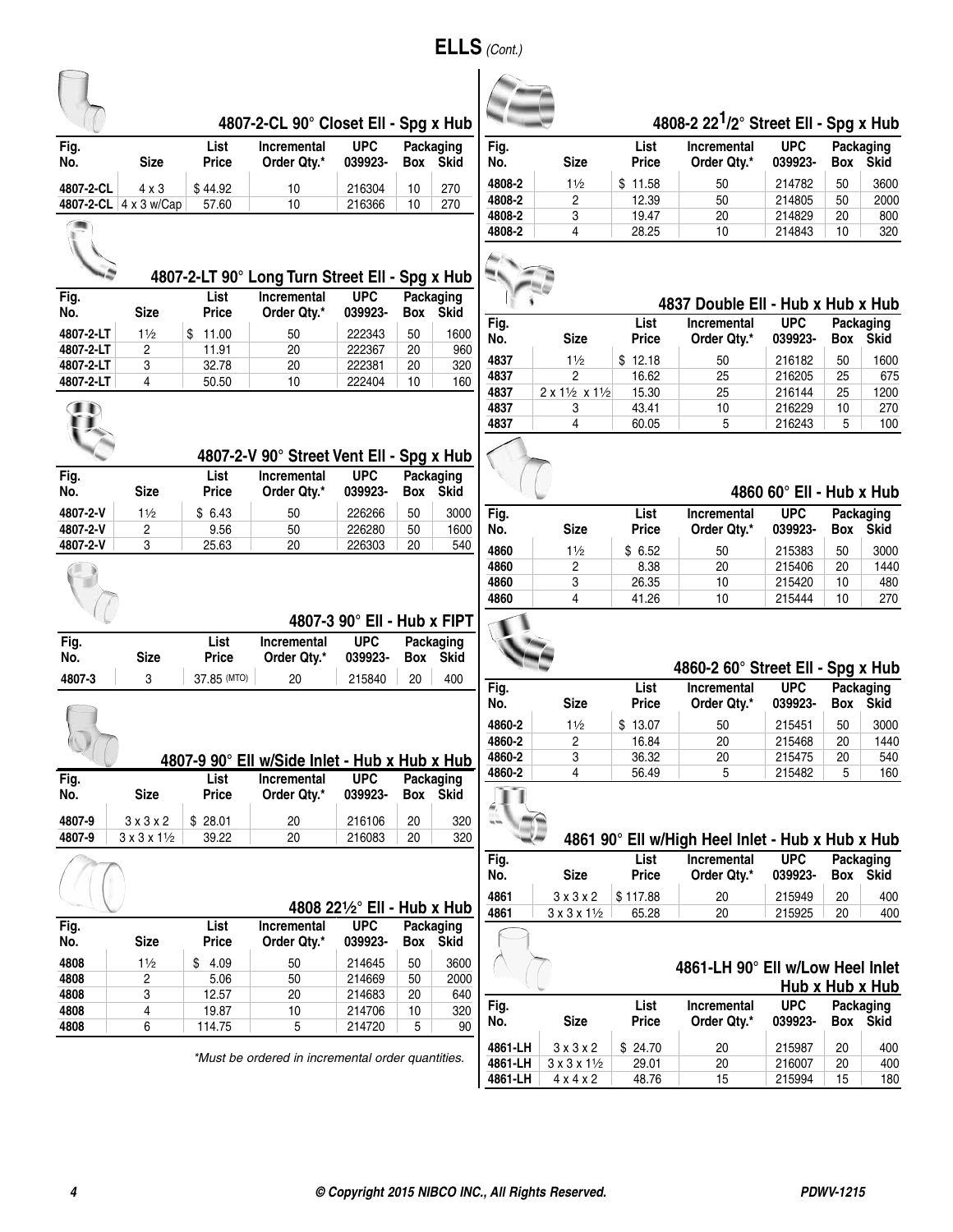## **FLANGES**

|                      |                      |                         | 4848-A Offset Adjustable Closet Flange - Hub | (Plastic Coated Steel Flange)             |          |                          |              |                |                      | 4853-KO Flush Closet Flange<br>(Fits inside 4" DWV pipe & over 3" pipe)                 | w/Pipe Stop & Knockout  |            |                          |
|----------------------|----------------------|-------------------------|----------------------------------------------|-------------------------------------------|----------|--------------------------|--------------|----------------|----------------------|-----------------------------------------------------------------------------------------|-------------------------|------------|--------------------------|
| Fig.                 |                      | List                    | <b>Incremental</b>                           | <b>UPC</b>                                |          | Packaging                | Fig.         |                | List                 | <b>Incremental</b>                                                                      | <b>UPC</b>              |            | <b>Packaging</b>         |
| No.                  | <b>Size</b>          | <b>Price</b>            | Order Qty.*                                  | 039923-                                   |          | Box Skid                 | No.          | <b>Size</b>    | <b>Price</b>         | Order Qty.*                                                                             | 039923-                 | Box        | Skid                     |
| 4848-A               | $4 \times 3$         | \$43.56                 | 25                                           | 219329                                    | 25       | 400                      | 4853-KO      | 3 or 4         | \$22.40              | 25                                                                                      | 219084                  | 25         | 500                      |
|                      |                      |                         |                                              | 4851 Closet Flange - Hub                  |          |                          |              |                |                      | 4853-NS Flush Closet Flange w/o Pipe Stop<br>(Fits inside 4" DWV pipe and over 3" pipe) |                         |            |                          |
| Fig.<br>No.          | <b>Size</b>          | List<br>Price           | <b>Incremental</b><br>Order Qty.*            | <b>UPC</b><br>039923-                     |          | Packaging<br>Box Skid    | Fig.<br>No.  | <b>Size</b>    | List<br><b>Price</b> | <b>Incremental</b><br>Order Qty.*                                                       | <b>UPC</b><br>039923-   | Box        | Packaging<br><b>Skid</b> |
| 4851<br>4851         | 4<br>$4 \times 3$    | \$14.55<br>16.92        | 25<br>25                                     | 218605<br>218629                          | 25<br>25 | 500<br>500               | 4853-NS      | 3 or 4         | \$22.60              | 25                                                                                      | 219091                  | 25         | 500                      |
|                      |                      |                         | 4851-A Adjustable Closet Flange - Hub        | (Plastic Coated Steel Flange)             |          |                          |              |                |                      | 4855 Closet Flange w/Knockout Test Plug - Hub                                           |                         |            |                          |
| Fig.<br>No.          | <b>Size</b>          | List<br><b>Price</b>    | Incremental<br>Order Qty.*                   | <b>UPC</b><br>039923-                     |          | Packaging<br>Box Skid    | Fig.<br>No.  | <b>Size</b>    | List<br><b>Price</b> | Incremental<br>Order Qty.*                                                              | <b>UPC</b><br>039923-   | Box        | Packaging<br><b>Skid</b> |
| 4851-A               | 4                    | \$37.94                 | 25                                           | 218742                                    | 25       | 500                      | 4855         | 4              | \$25.10              | 25                                                                                      | 219282                  | 25         | 500                      |
| 4851-A               | $4 \times 3$         | 32.47                   | 25                                           | 218766                                    | 25       | 500                      | 4855         | $4 \times 3$   | 14.00                | 25                                                                                      | 219305                  | 25         | 500                      |
| Fig.                 |                      | List                    | <b>Incremental</b>                           | 4851-2 Closet Flange - Spg<br><b>UPC</b>  |          | Packaging                |              |                |                      | <b>PLUGS</b>                                                                            |                         |            |                          |
| No.                  | <b>Size</b>          | <b>Price</b>            | Order Qty.*                                  | 039923-                                   |          | Box Skid                 |              |                |                      |                                                                                         | <b>4818 Plug - MIPT</b> |            |                          |
| 4851-2               | $4 \times 3$         | \$14.89                 | 25                                           | 218445                                    | 25       | 500                      | Fig.         |                | List                 | Incremental                                                                             | <b>UPC</b>              |            | <b>Packaging</b>         |
|                      |                      |                         |                                              |                                           |          |                          | No.          | <b>Size</b>    | <b>Price</b>         | Order Qty.*                                                                             | 039923-                 | Box        | Skid                     |
|                      |                      |                         | 4851-2-A Adjustable Closet Flange - Spg      |                                           |          |                          | 4818         | $1\frac{1}{4}$ | \$3.24               | 100                                                                                     | 218001                  | 100        | 15000                    |
|                      |                      |                         |                                              | (Plastic Coated Steel Flange)             |          |                          | 4818<br>4818 | 11/2<br>2      | 2.60<br>2.91         | 100<br>100                                                                              | 218025<br>218049        | 100<br>100 | 9000<br>7200             |
| Fig.<br>No.          | <b>Size</b>          | List<br><b>Price</b>    | <b>Incremental</b><br>Order Qtv.*            | <b>UPC</b><br>039923-                     |          | Packaging<br>Box Skid    | 4818         | 3              | 5.20                 | 50                                                                                      | 218087                  | 50         | 3000                     |
|                      |                      |                         |                                              |                                           |          |                          | 4818         | 4              | 7.67                 | 20                                                                                      | 218124                  | 20         | 1440                     |
| 4851-2-A<br>4851-2-A | 4<br>4 x 3           | \$40.04<br>33.46        | 25<br>25                                     | 218902<br>218964                          | 25<br>25 | 500<br>500               | 4818         | 6              | 24.51                | 10                                                                                      | 218162                  | 10         | 600                      |
| Fig.                 |                      | List                    | <b>Incremental</b>                           | 4851-3 Closet Flange - FIPT<br><b>UPC</b> |          | Packaging                |              |                |                      | <b>RETURN BENDS</b><br>4878 Return Bend - Hub x Hub x Cleanout w/Plug                   |                         |            |                          |
| No.<br>4851-3        | <b>Size</b><br>4 x 3 | <b>Price</b><br>\$18.99 | Order Qty.*<br>25                            | 039923-<br>218681                         | 25       | Box Skid<br>500          | Fig.         |                | List                 | Incremental                                                                             | UPC                     |            | Packaging                |
|                      |                      |                         |                                              |                                           |          |                          | No.          | <b>Size</b>    | <b>Price</b>         | Order Qty.*                                                                             | 039923-                 |            | Box Skid                 |
|                      |                      |                         |                                              |                                           |          |                          | 4878<br>4878 | 11/2<br>2      | \$11.74<br>14.90     | 50<br>10                                                                                | 216502<br>216526        | 50<br>10   | 1600<br>600              |
|                      |                      |                         | 4851-4 Closet Flange - MIPT                  |                                           |          |                          |              |                |                      |                                                                                         |                         |            |                          |
| Fig.<br>No.          | <b>Size</b>          | List<br>Price           | <b>Incremental</b><br>Order Qty.*            | <b>UPC</b><br>039923-                     | Box      | Packaging<br><b>Skid</b> |              |                |                      |                                                                                         |                         |            |                          |
| 4851-4               | 4 x 3                | \$14.56                 | 25                                           | 218520                                    | 25       | 500                      |              |                | List                 | 4879 Return Bend - Hub x Hub                                                            | <b>UPC</b>              |            |                          |
|                      |                      |                         |                                              |                                           |          |                          | Fig.<br>No.  | <b>Size</b>    | <b>Price</b>         | <b>Incremental</b><br>Order Qty.*                                                       | 039923-                 | Box        | Packaging<br><b>Skid</b> |
|                      |                      |                         |                                              |                                           |          |                          | 4879         | 11/2           | \$9.23               | 50                                                                                      | 216427                  | 50         | 1600                     |
|                      |                      |                         | 4853 Flush Closet Flange w/Pipe Stop         |                                           |          |                          | 4879         | 2              | 15.87                | 10                                                                                      | 216441                  | 10         | 600                      |
|                      |                      |                         | (Fits inside 4" DWV pipe and over 3" pipe)   |                                           |          |                          | 4879         | 3              | 49.22                | 10                                                                                      | 216465                  | 10         | 200                      |
| Fig.                 |                      | List                    | <b>Incremental</b>                           | <b>UPC</b>                                |          | Packaging                | 4879         | 4              | 89.39                | 5                                                                                       | 216489                  | 5          | 100                      |
| No.                  | <b>Size</b>          | Price                   | Order Qty.*                                  | 039923-                                   |          | Box Skid                 |              |                |                      |                                                                                         |                         |            |                          |
| 4853                 | 3 or 4               | \$23.45                 | 25                                           | 219107                                    | 25       | 500                      |              |                |                      | *Must be ordered in incremental order quantities.                                       |                         |            |                          |

|    |        |                      | <br>(Fits inside           |
|----|--------|----------------------|----------------------------|
|    | Size   | List<br><b>Price</b> | <b>Incremer</b><br>Order Q |
| ۵ï | 3 or 4 | \$22.40              | 25                         |
|    |        |                      |                            |

#### **4853-KO Flush Closet Flange w/Pipe Stop & Knockout**

|             |             | (Fits inside 4" DWV pipe & over 3" pipe) |                            |                       |            |                   |  |  |
|-------------|-------------|------------------------------------------|----------------------------|-----------------------|------------|-------------------|--|--|
| Fig.<br>No. | <b>Size</b> | List<br><b>Price</b>                     | Incremental<br>Order Qtv.* | <b>UPC</b><br>039923- | <b>Box</b> | Packaging<br>Skid |  |  |
| 4853-KO     | 3 or 4      | \$22.40                                  | 25                         | 219084                | 25         | 500               |  |  |
|             |             |                                          |                            |                       |            |                   |  |  |



|      |      | (Fits inside 4" DWV pipe and over 3" pipe) |            |           |
|------|------|--------------------------------------------|------------|-----------|
| Fig. | List | Incremental                                | <b>UPC</b> | Packaging |

| - - -<br>No. | Size   | <b>Price</b> | Order Qtv.* | 039923- Box Skid |    |     |  |
|--------------|--------|--------------|-------------|------------------|----|-----|--|
| 4853-NS      | 3 or 4 | \$22.60      | 25          | 219091           | 25 | 500 |  |



## **4855 Closet Flange w/Knockout Test Plug - Hub**

| Fig. |             | List    | <b>Incremental</b> | <b>UPC</b> | Packaging  |             |
|------|-------------|---------|--------------------|------------|------------|-------------|
| No.  | <b>Size</b> | Price   | Order Qtv.*        | 039923-    | <b>Box</b> | <b>Skid</b> |
| 4855 | Δ           | \$25.10 | 25                 | 219282     | 25         | 500         |
| 4855 | 4 x 3       | 14.00   | 25                 | 219305     | 25         | 500         |

## **PLUGS**



#### **4818 Plug - MIPT Fig. List Incremental UPC Packaging No. Size Price Order Qty.\* 039923- Box Skid 4818** 11⁄4 \$ 3.24 100 218001 100 15000 **4818** 11⁄2 2.60 100 218025 100 9000 **4818** 2 2.91 100 218049 100 7200 **4818** 3 5.20 50 218087 50 3000

## **RETURN BENDS**

#### **4878 Return Bend - Hub x Hub x Cleanout w/Plug** 18 **Fig. List Incremental UPC Packaging Size Price Order Qty.\* 4878** 11⁄2 \$ 11.74 50 216502 50 1600 **4878** 2 14.90 10 216526 10 600

|             |      |               | 4879 Return Bend - Hub x Hub      |                       |     |                          |
|-------------|------|---------------|-----------------------------------|-----------------------|-----|--------------------------|
| Fig.<br>No. | Size | List<br>Price | <b>Incremental</b><br>Order Qty.* | <b>UPC</b><br>039923- | Box | Packaging<br><b>Skid</b> |
|             |      |               |                                   |                       |     |                          |
| 4879        | 11/2 | \$9.23        | 50                                | 216427                | 50  | 1600                     |
| 4879        | 2    | 15.87         | 10                                | 216441                | 10  | 600                      |
| 4879        | 3    | 49.22         | 10                                | 216465                | 10  | 200                      |
| 4879        | 4    | 89.39         | 5                                 | 216489                | 5   | 100                      |

*\*Must be ordered in incremental order quantities. MTO - Made to Order Item - Call NIBCO Customer Service*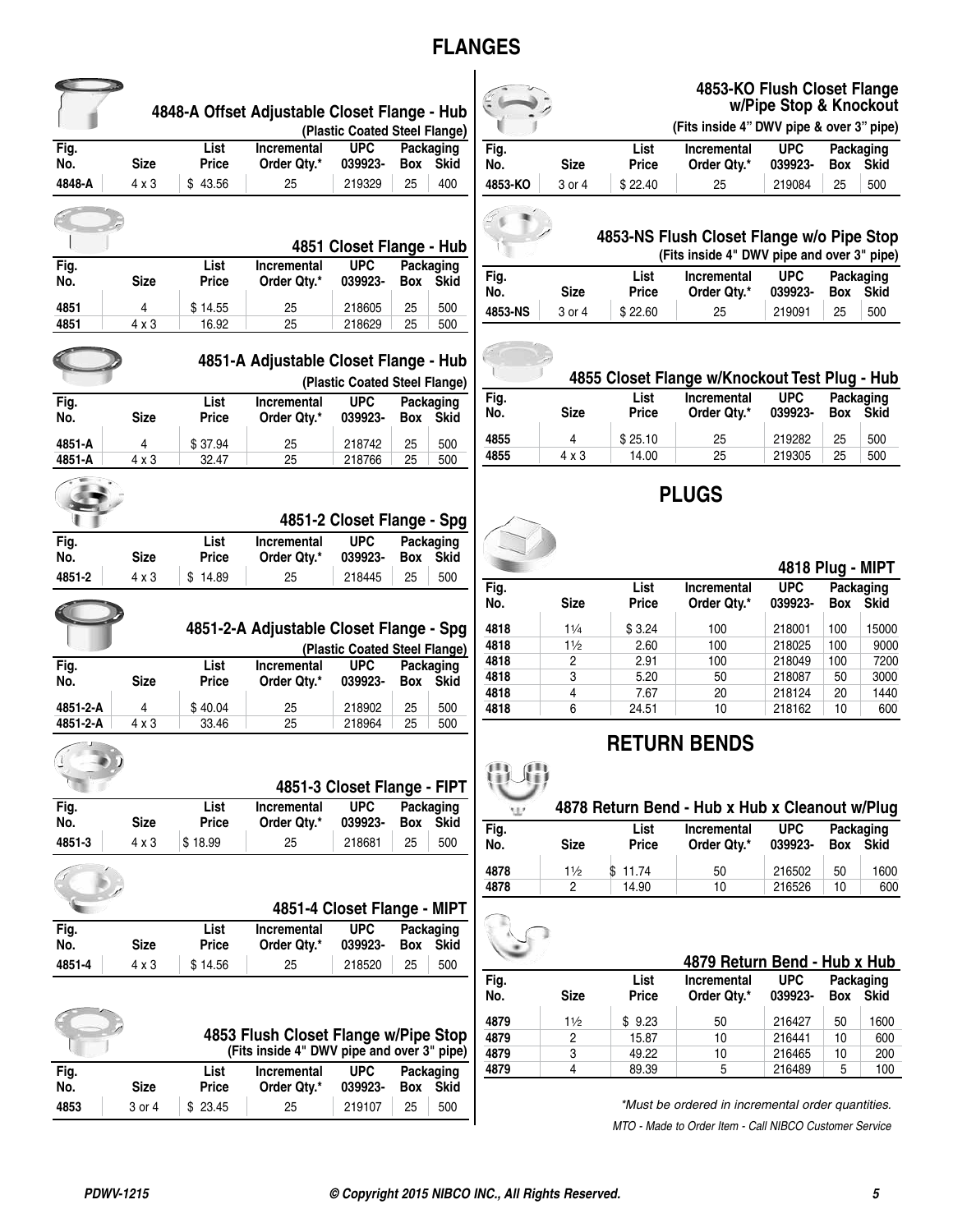|  | v. |
|--|----|
|  |    |



| Fig. |                                             | List         | Incremental | <b>UPC</b> |     | Packaging   |
|------|---------------------------------------------|--------------|-------------|------------|-----|-------------|
| No.  | <b>Size</b>                                 | <b>Price</b> | Order Qtv.* | 039923-    | Box | <b>Skid</b> |
|      |                                             |              |             |            |     |             |
| 4811 | 11/4                                        | \$<br>11.55  | 50          | 223005     | 50  | 2000        |
| 4811 | $1\frac{1}{2}$                              | 5.36         | 100         | 223029     | 100 | 1600        |
| 4811 | 2                                           | 7.89         | 35          | 223104     | 35  | 945         |
| 4811 | $2 \times 2 \times 1\frac{1}{2}$            | 6.97         | 50          | 223128     | 50  | 1000        |
| 4811 | $2 \times 1\frac{1}{2} \times 2$            | 8.43         | 50          | 223166     | 50  | 800         |
| 4811 | $2 \times 1\frac{1}{2} \times 1\frac{1}{2}$ | 6.95         | 50          | 223180     | 50  | 1000        |
| 4811 | 3                                           | 20.78        | 20          | 223227     | 20  | 360         |
| 4811 | 3x3x2                                       | 15.63        | 20          | 223241     | 20  | 400         |
| 4811 | $3 \times 3 \times 1\frac{1}{2}$            | 15.18        | 20          | 223265     | 20  | 540         |
| 4811 | 4                                           | 38.17        | 10          | 223289     | 10  | 160         |
| 4811 | $4 \times 4 \times 3$                       | 44.64        | 10          | 223302     | 10  | 200         |
| 4811 | $4 \times 4 \times 2$                       | 32.84        | 10          | 223326     | 10  | 270         |
| 4811 | $4 \times 4 \times 1\frac{1}{2}$            | 40.02        | 10          | 222985     | 10  | 270         |
| 4811 | 6                                           | 153.28       | 3           | 223340     | 3   | 54          |
| 4811 | 6x6x4                                       | 148.24       | 5           | 223364     | 5   | 90          |
| 4811 | 8                                           | 339.61       | 1           | 223371     |     | <u>16</u>   |

|             |                | 4811-14-V Test Tee - Hub x Hub x FIPT less plug |                                   |                       |            |                          |  |  |  |  |  |
|-------------|----------------|-------------------------------------------------|-----------------------------------|-----------------------|------------|--------------------------|--|--|--|--|--|
| Fig.<br>No. | Size           | List<br><b>Price</b>                            | <b>Incremental</b><br>Order Qty.* | <b>UPC</b><br>039923- | <b>Box</b> | Packaging<br><b>Skid</b> |  |  |  |  |  |
| 4811-14-V   | $1\frac{1}{2}$ | 10.93                                           | 50                                | 222886                | 50         | 1600                     |  |  |  |  |  |
| 4811-14-V   | 2              | 12.80                                           | 20                                | 222909                | 20         | 1200                     |  |  |  |  |  |
| 4811-14-V   | 3              | 24.81                                           | 10                                | 222923                | 10         | 400                      |  |  |  |  |  |
| 4811-14-V   |                | 44.28                                           | 10                                | 222947                | 10         | 160                      |  |  |  |  |  |

| <b>4814 Tes</b> | Fig.<br>No | <b>Cian</b> | Dri. |
|-----------------|------------|-------------|------|
|                 |            |             | Lis  |
|                 |            |             |      |
|                 |            |             |      |

|             |             | 4814 Test Tee - Hub x Hub x Cleanout w/Plug |                                   |                       |     |                   |  |  |  |  |
|-------------|-------------|---------------------------------------------|-----------------------------------|-----------------------|-----|-------------------|--|--|--|--|
| Fig.<br>No. | <b>Size</b> | List<br><b>Price</b>                        | <b>Incremental</b><br>Order Qtv.* | <b>UPC</b><br>039923- | Box | Packaging<br>Skid |  |  |  |  |
| 4814        | 11/2        | 13.53                                       | 50                                | 228406                | 50  | 1600              |  |  |  |  |
| 4814        | 2           | 15.69                                       | 50                                | 228420                | 50  | 1000              |  |  |  |  |
| 4814        | 3           | 30.02                                       | 10                                | 228444                | 10  | 320               |  |  |  |  |
| 4814        | 4           | 51.91                                       | 10                                | 228468                | 10  | 160               |  |  |  |  |

#### **4835 Double Sanitary Tee Hub x Hub x Hub x Hub**

| Fig. |                                                      | List       | Incremental | <b>UPC</b> |     | Packaging   |
|------|------------------------------------------------------|------------|-------------|------------|-----|-------------|
| No.  | Size                                                 | Price      | Order Qty.* | 039923-    | Box | <b>Skid</b> |
| 4835 | 11/2                                                 | 11.88<br>S | 50          | 224347     | 50  | 1350        |
| 4835 | 2                                                    | 16.06      | 20          | 224361     | 20  | 540         |
| 4835 | $2 \times 2 \times 1\frac{1}{2} \times 1\frac{1}{2}$ | 12.61      | 25          | 224385     | 25  | 800         |
| 4835 | 3                                                    | 44.90      | 10          | 224422     | 10  | 200         |
| 4835 | 3x3x2x2                                              | 28.06      | 20          | 224446     | 20  | 320         |
| 4835 | $3 \times 3 \times 2 \times 1\frac{1}{2}$            | 24.32      | 20          | 224460     | 20  | 400         |
| 4835 | $3 \times 3 \times 1\frac{1}{2} \times 1\frac{1}{2}$ | 26.71      | 20          | 224484     | 20  | 400         |
| 4835 | 4                                                    | 72.22      | 5           | 224507     | 5   | 80          |
| 4835 | $4 \times 4 \times 3 \times 3$                       | 61.98      | 5           | 224521     | 5   | 135         |
| 4835 | 4x4x2x2                                              | 59.73      | 5           | 224545     | 5   | 135         |
|      |                                                      |            |             |            |     |             |

#### **4835-B Double Fixture Tee Hub x Hub x Hub x Hub**

| Fig.<br>No. | <b>Size</b>                                                            | List<br><b>Price</b> | <b>Incremental</b><br>Order Qty.* | <b>UPC</b><br>039923- | Box | Packaging<br>Skid |
|-------------|------------------------------------------------------------------------|----------------------|-----------------------------------|-----------------------|-----|-------------------|
| 4835-B      | 2                                                                      | \$27.33              | 25                                | 220622                | 25  | 500               |
| 4835-B      | $2 \times 1\frac{1}{2} \times 2 \times 2$                              | 21.09                | 25                                | 220646                | 25  | 500               |
|             | 4835-B $2 \times 1\frac{1}{2} \times 1\frac{1}{2} \times 1\frac{1}{2}$ | 33.64                | 25                                | 220660                | 25  | 675               |
| 4835-B      |                                                                        | 59.00                | 5                                 | 220684                | 5   | 135               |
| 4835-B      | 3x2x3x3                                                                | 58.55                | 5                                 | 220707                | 5   | 135               |

*\*Must be ordered in incremental order quantities. MTO - Made to Order Item - Call NIBCO Customer Service*

|       |             |              | 4811-C Two-Way Cleanout Tee - Hub x Hub x Hub |                  |     |  |
|-------|-------------|--------------|-----------------------------------------------|------------------|-----|--|
| Fiq.  |             | List         | Incremental                                   | UPC Packaging    |     |  |
| No.   | <b>Size</b> | <b>Price</b> | Order Qtv.*                                   | 039923- Box Skid |     |  |
| 0.110 |             | $0.10 - 14$  |                                               | 010000           | 000 |  |

| гіч.   |             | பல           | <b>IIIUI EIIIEIII</b> AI | urv     | <b>Faunaulilu</b> |          |
|--------|-------------|--------------|--------------------------|---------|-------------------|----------|
| No.    | <b>Size</b> | <b>Price</b> | Order Qtv.*              | 039923- |                   | Box Skid |
| 4811-C | 3           | \$48.11      | 10                       | 218322  | 10                | 200      |
| 4811-C | Δ           | 62.27        | 5                        | 218346  | 5                 | 80       |
|        |             |              |                          |         |                   |          |

|             |                | 4811-V Vent Tee - Hub x Hub x Hub |                                   |                       |     |                          |
|-------------|----------------|-----------------------------------|-----------------------------------|-----------------------|-----|--------------------------|
| Fig.<br>No. | <b>Size</b>    | List<br><b>Price</b>              | <b>Incremental</b><br>Order Qtv.* | <b>UPC</b><br>039923- | Box | Packaging<br><b>Skid</b> |
| 4811-V      | $1\frac{1}{2}$ | 20.06<br>S                        | 50                                | 225122                | 50  | 1600                     |
| 4811-V      | 2              | 16.44                             | 50                                | 225146                | 50  | 1000                     |
| 4811-V      | 3              | 47.89                             | 10                                | 225184                | 10  | 320                      |
| 4811-V      | 4              | 65.62                             | 10                                | 225245                | 10  | 160                      |
| 4811-V      | 10             | 505.19                            |                                   | 233684                |     | 12                       |
| 4811-V      | 12             | 839.85                            |                                   | 233691                |     | 10                       |

| ÷ |  |  |
|---|--|--|
|   |  |  |
|   |  |  |
|   |  |  |

|        |             |              | 4811-2 Sanitary Street Tee - Spg x Hub x Hub |            |        |               |
|--------|-------------|--------------|----------------------------------------------|------------|--------|---------------|
| Fiq.   |             | List         | <b>Incremental</b>                           | <b>UPC</b> |        | Packaging     |
| No.    | <b>Size</b> | <b>Price</b> | Order Qtv.*                                  | 039923-    | Box    | Skid          |
| 4811-2 | 11/2        | \$16.17      | 50                                           | 223388     | 50     | 1600          |
|        | $\sim$      | $1 - 0$      | $\sim$                                       | <i></i> .  | $\sim$ | $\sim$ $\sim$ |

| 4811-2 |                                             | 15.69 | 20 | 223401 | 20 | 640 |
|--------|---------------------------------------------|-------|----|--------|----|-----|
| 4811-2 | $2 \times 2 \times 1\frac{1}{2}$            | 13.82 | 20 | 223425 | 20 | 960 |
| 4811-2 | $2 \times 1\frac{1}{2} \times 2$            | 11.93 | 20 | 223449 | 20 | 960 |
| 4811-2 | $2 \times 1\frac{1}{2} \times 1\frac{1}{2}$ | 13.15 | 20 | 223463 | 20 | 960 |
| 4811-2 | 3                                           | 26.15 | 30 | 311276 | 30 | 360 |
| 4811-2 | $3 \times 3 \times 2$                       | 25.83 | 20 | 223500 | 20 | 560 |
| 4811-2 | $3 \times 3 \times 1\frac{1}{2}$            | 30.09 | 10 | 223524 | 10 | 480 |
| 4811-2 | 4                                           | 66.03 | 10 | 223548 | 10 | 180 |
| 4811-2 | $4 \times 4 \times 2$                       | 49.08 | 5  | 223562 | 5  | 160 |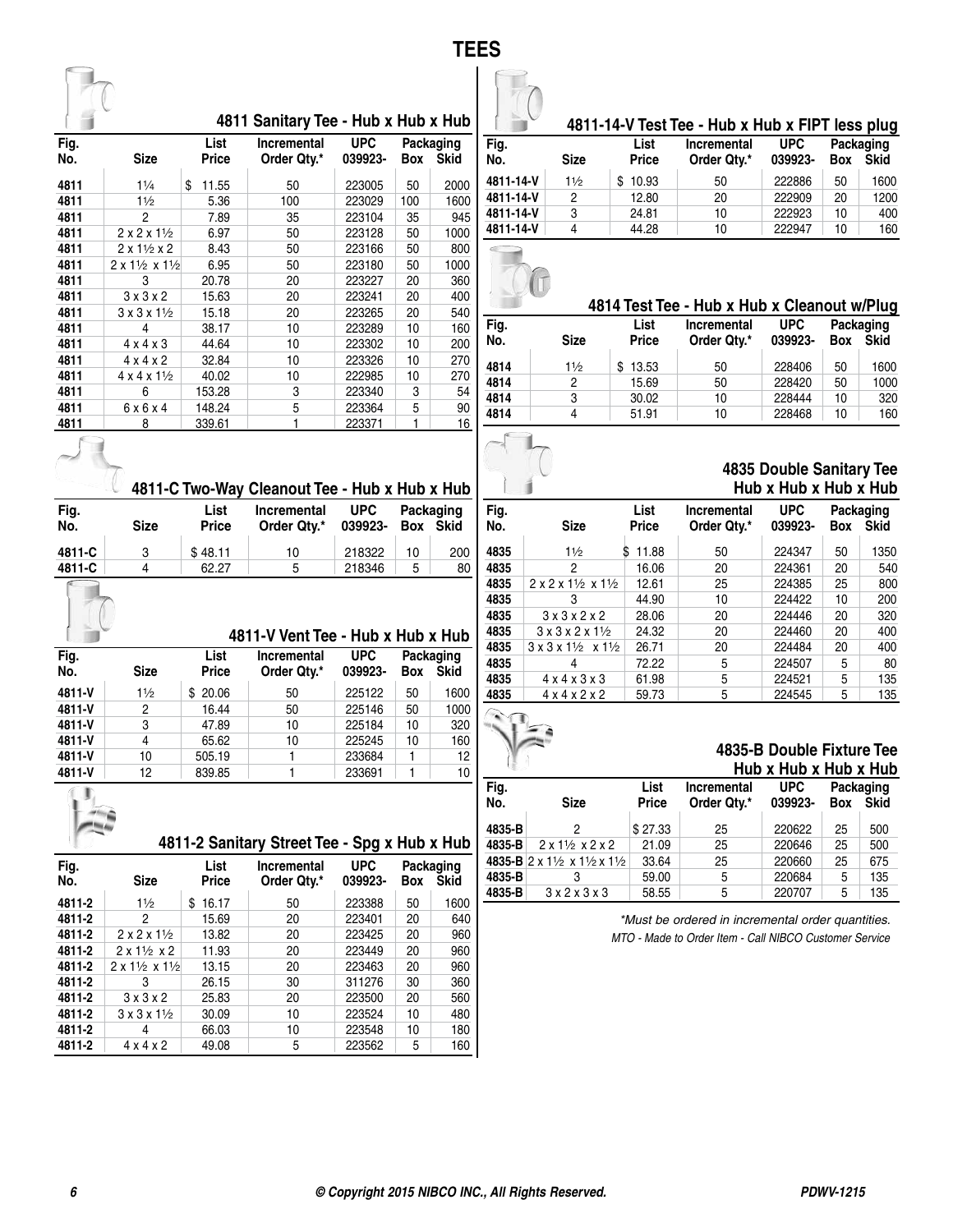## **TEES** *(Cont.)*

 $\sqrt{2}$ 

|             |                                                            |                             | $\blacksquare$ LLJ (CONL.)                                                     |                       |            |                          |                |                               |
|-------------|------------------------------------------------------------|-----------------------------|--------------------------------------------------------------------------------|-----------------------|------------|--------------------------|----------------|-------------------------------|
|             |                                                            |                             | 4835-9 Double Sanitary Tee w/One 90° Side Inlet<br>Hub x Hub x Hub x Hub x Hub |                       |            |                          |                |                               |
| Fig.<br>No. | <b>Size</b>                                                | List<br><b>Price</b>        | <b>Incremental</b><br>Order Qty.*                                              | <b>UPC</b><br>039923- | Box        | Packaging<br><b>Skid</b> | Fig.<br>No.    | Si:                           |
| 4835-9      | 3x3x3x3x2                                                  | \$63.21                     | 10                                                                             | 224866                | 10         | 160                      | 4881           | 1 <sup>1</sup>                |
| 4835-9      | $3 \times 3 \times 3 \times 3 \times 11_2$                 | 51.43                       | 10                                                                             | 224842                | 10         | 160                      |                |                               |
| 4835-9      | 4x4x4x4x2                                                  | 134.48                      | 5                                                                              | 224880                | 5          | 80                       |                |                               |
|             |                                                            |                             | 4835-9-9 Double Sanitary Tee<br>Hub x Hub x Hub x Hub x Hub x Hub              | w/Two 90° Side Inlets |            |                          | Fig.<br>No.    | Si:                           |
| Fig.        |                                                            | List                        | <b>Incremental</b>                                                             | <b>UPC</b>            |            | Packaging                | 4884           | 1 <sup>1</sup>                |
| No.         | <b>Size</b>                                                | <b>Price</b>                | Order Qty.*                                                                    | 039923-               | Box        | <b>Skid</b>              | 4884           | ź                             |
| 4835-9-9    | 3x3x3x3x2x2                                                | \$88.71                     | 10                                                                             | 224965                | 10         | 180                      |                |                               |
| 4835-9-9    | 4 x 4 x 4 x 4 x 2 x 2                                      | 145.67                      | 5                                                                              | 224989                | 5          | 90                       |                |                               |
|             |                                                            |                             |                                                                                |                       |            |                          |                |                               |
|             |                                                            |                             | 4870 Sanitary Tee w/90° Right and Left Inlets<br>Hub x Hub x Hub x Hub x Hub   |                       |            |                          | Fig.<br>No.    | <b>Siz</b>                    |
| Fig.        |                                                            | List                        | <b>Incremental</b>                                                             | <b>UPC</b>            |            | Packaging                | 4885           | 1 <sup>1</sup>                |
| No.         | <b>Size</b>                                                | <b>Price</b>                | Order Qty.*                                                                    | 039923-               | Box        | Skid                     | 4885           | $\overline{c}$                |
| 4870        | 3x3x3x2x2                                                  | \$59.66                     | 10                                                                             | 224163                | 10         | 200                      | 4885           | 3                             |
| 4870        | $3x3x3x1\frac{1}{2}x1\frac{1}{2}$                          | 41.28                       | 10                                                                             | 224149                | 10         | 200                      | 4885           | 4                             |
| 4870        | 4 x 4 x 4 x 2 x 2                                          | 108.58                      | 5                                                                              | 224187                | 5          | 100                      |                |                               |
|             |                                                            |                             | 4871 Sanitary Tee w/90° Left Inlet                                             | Hub x Hub x Hub x Hub |            |                          | Fig.           |                               |
| Fig.<br>No. | <b>Size</b>                                                | <b>List</b><br><b>Price</b> | <b>Incremental</b><br>Order Qty.*                                              | <b>UPC</b><br>039923- | <b>Box</b> | Packaging<br><b>Skid</b> | No.<br>4885-WB | <b>Siz</b><br>$\overline{c}$  |
| 4871        | 3x3x3x2                                                    | \$37.60                     | 10                                                                             | 223982                | 10         | 200                      |                |                               |
| 4871        | $3 \times 3 \times 3 \times 1$ <sup>1</sup> / <sub>2</sub> | 56.36                       | 10                                                                             | 223944                | 10         | 200                      |                |                               |
| 4871        | 4x4x4x2                                                    | 90.69                       | 5                                                                              | 224026                | 5          | 100                      |                |                               |
|             |                                                            |                             |                                                                                |                       |            |                          | Fig.           | 48                            |
|             |                                                            |                             | 4872 Sanitary Tee w/90° Right Inlet                                            | Hub x Hub x Hub x Hub |            |                          | No.<br>4891    | <b>Siz</b><br>$1\frac{1}{2}x$ |
| Fig.<br>No. | <b>Size</b>                                                | List<br><b>Price</b>        | Incremental<br>Order Qty.*                                                     | <b>UPC</b><br>039923- | Box        | Packaging<br><b>Skid</b> |                |                               |
| 4872        | 3x3x3x2                                                    | \$37.60                     | 10                                                                             | 224002                | 10         | 200                      |                |                               |
| 4872        | $3 \times 3 \times 3 \times 1$ <sup>1</sup> / <sub>2</sub> | 54.52                       | 10                                                                             | 223968                | 10         | 200                      |                |                               |
| 4872        | $4 \times 4 \times 4 \times 2$                             | 90.69                       | 5                                                                              | 224033                | 5          | 100                      | Fig.<br>No.    | Siz                           |
|             |                                                            |                             | *Must be ordered in incremental order quantities.                              |                       |            |                          | 4892           | 11                            |
|             |                                                            |                             | MTO - Made to Order Item - Call NIBCO Customer Service                         |                       |            |                          | 4892           | $1\frac{1}{2}x$               |
|             |                                                            |                             |                                                                                |                       |            |                          |                |                               |
|             |                                                            |                             |                                                                                |                       |            |                          | €              |                               |

## **TRAPS**

| 4881 P-Trap Hub x SJ |                   |                      |                                   |                       |            |                          |
|----------------------|-------------------|----------------------|-----------------------------------|-----------------------|------------|--------------------------|
| Fig.<br>No.          | <b>Size</b>       | List<br><b>Price</b> | <b>Incremental</b><br>Order Qtv.* | <b>UPC</b><br>039923- | <b>Box</b> | Packaging<br><b>Skid</b> |
| 4881                 | 1 <sup>1</sup> /2 | \$20.35              | 10                                | 225641                | 10         | 720                      |
|                      |                   |                      |                                   |                       |            |                          |

#### **4884 P-Trap - Hub x Hub x Cleanout w/Plug Incremental**

| .<br>No. | <b>Size</b> | -----<br><b>Price</b> | <br>Order Qtv.* | 039923- |    | Box Skid |  |
|----------|-------------|-----------------------|-----------------|---------|----|----------|--|
| 4884     | 11/2        | \$16.93               | 50              | 225702  | 50 | 1000     |  |
| 4884     |             | 28.73                 | 10              | 225726  | 10 | 400      |  |

#### **4885 P-Trap - Hub x Hub**

| Fig. |                | List         | <b>Incremental</b> | <b>UPC</b> |            | Packaging |  |
|------|----------------|--------------|--------------------|------------|------------|-----------|--|
| No.  | <b>Size</b>    | <b>Price</b> | Order Qty.*        | 039923-    | <b>Box</b> | Skid      |  |
| 4885 | $1\frac{1}{2}$ | 10.31        | 25                 | 225566     | 25         | 1000      |  |
| 4885 | 2              | 13.87        | 20                 | 225580     | 20         | 540       |  |
| 4885 | 3              | 47.18        | 10                 | 225603     | 10         | 160       |  |
| 4885 | 4              | 106.95       | 5                  | 225627     | 5          | 80        |  |

|             |             |                      | 4885-WB Washer Box P-Trap - Hub x Hub |                       |                          |     |
|-------------|-------------|----------------------|---------------------------------------|-----------------------|--------------------------|-----|
| Fig.<br>No. | <b>Size</b> | List<br><b>Price</b> | Incremental<br>Order Qtv.*            | <b>UPC</b><br>039923- | Packaging<br>Skid<br>Box |     |
| 4885-WB     |             | \$14.17              | 25                                    | 225597                | 25                       | 500 |

| 4891 Swivel Drum Trap - Hub x Hub x CO w/Plug |
|-----------------------------------------------|
|-----------------------------------------------|

| Fig. |                                  | List         | <b>Incremental</b> | <b>UPC</b> |          | Packaging |  |
|------|----------------------------------|--------------|--------------------|------------|----------|-----------|--|
| No.  | Size                             | <b>Price</b> | Order Qtv.*        | 039923-    | Box Skid |           |  |
| 4891 | $1\frac{1}{2}$ x 3 x 6 \ \$41.53 |              | 10                 | 220967     | 10       | 320       |  |
|      |                                  |              |                    |            |          |           |  |

|             |                                    |                      | 4892 P-Trap w/Union Joint - Hub x SJ |                       |            |                          |  |
|-------------|------------------------------------|----------------------|--------------------------------------|-----------------------|------------|--------------------------|--|
| Fig.<br>No. | Size                               | List<br><b>Price</b> | <b>Incremental</b><br>Order Qtv.*    | <b>UPC</b><br>039923- | <b>Box</b> | Packaging<br><b>Skid</b> |  |
| 4892        | 11/2                               | 14.90                | 50                                   | 225801                | 50         | 800                      |  |
| 4892        | $1\frac{1}{2} \times 1\frac{1}{4}$ | 16.11                | 50                                   | 225825                | 50         | 800                      |  |

| 4892-C P-Trap w/Union Joint<br>Hub x SJ w/Chrome Nut |                                    |                      |                            |                       |     |                          |
|------------------------------------------------------|------------------------------------|----------------------|----------------------------|-----------------------|-----|--------------------------|
| Fig.<br>No.                                          | <b>Size</b>                        | List<br><b>Price</b> | Incremental<br>Order Qtv.* | <b>UPC</b><br>039923- | Box | Packaging<br><b>Skid</b> |
| 4892-C                                               | $1\frac{1}{2}$                     | \$36.06              | 50                         | 228680                | 50  | 800                      |
| 4892-C                                               | $1\frac{1}{2} \times 1\frac{1}{4}$ | 25.90 (MTO)          | 50                         | 228703                | 50  | 800                      |